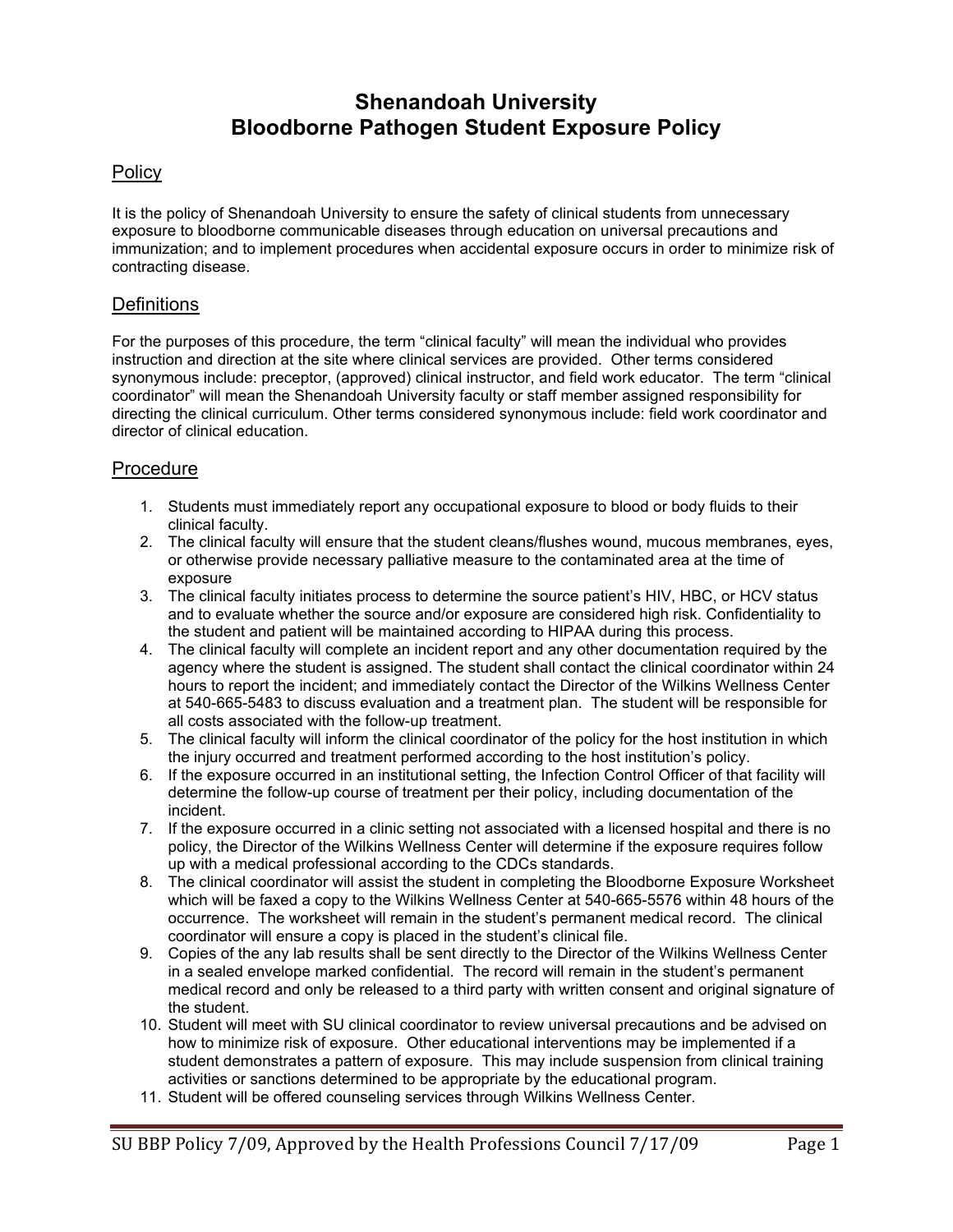# **Shenandoah University Bloodborne Pathogens Student Exposure Worksheet**

### **To be completed by the student immediately after an exposure is reported**

|                                                                             |                                                                                                                                                                                                                                                                                                                                    | Student's Name                                                  |                   | SU ID Number ____________________            |     |     |  |  |  |
|-----------------------------------------------------------------------------|------------------------------------------------------------------------------------------------------------------------------------------------------------------------------------------------------------------------------------------------------------------------------------------------------------------------------------|-----------------------------------------------------------------|-------------------|----------------------------------------------|-----|-----|--|--|--|
|                                                                             |                                                                                                                                                                                                                                                                                                                                    |                                                                 |                   | Clinical Faculty __________________          |     |     |  |  |  |
|                                                                             |                                                                                                                                                                                                                                                                                                                                    |                                                                 |                   | Time of Incident: <u>___________________</u> |     |     |  |  |  |
|                                                                             |                                                                                                                                                                                                                                                                                                                                    |                                                                 |                   |                                              |     |     |  |  |  |
|                                                                             | 1. Description of Incident and type of exposure: Include activity at time of exposure (e.g.<br>needle stick while removing vaccutainer needle from barrel after blood drawn, part of<br>body exposed type of device, severity or depth of injury.                                                                                  |                                                                 |                   |                                              |     |     |  |  |  |
| 2.                                                                          | Treatment of Exposed Area: Include actions taken (e.g. washed wound with soap and<br>water or attach emergency room sheet, and timing of actions (e.g. washed within 3<br>minutes of exposure).                                                                                                                                    |                                                                 |                   |                                              |     |     |  |  |  |
| 3.                                                                          |                                                                                                                                                                                                                                                                                                                                    | Source/Patient: Did the host institution document the incident? |                   |                                              | Yes | No. |  |  |  |
| 4.                                                                          | Was the source or patient known?<br>Yes                                                                                                                                                                                                                                                                                            |                                                                 |                   |                                              |     | No. |  |  |  |
| 5.                                                                          | Risk Status of Source Patient: "Was the patient a high risk patient" (e.g. IV drug<br>abuse, unprotect sex with multiple partners, immunosuppressed) or record "not                                                                                                                                                                |                                                                 |                   |                                              |     |     |  |  |  |
|                                                                             |                                                                                                                                                                                                                                                                                                                                    | known" per record.                                              |                   |                                              | Yes | No  |  |  |  |
| 6.                                                                          | Patient Test Results/Test Ordered: Include names of all blood tests performed in the<br>past and tests ordered on the patient at the time of exposure (e.g. HBsAg, HIV<br>antigen, anti-HCV or Western Blot), dates and results of said tests. Include the lab or<br>hospital name or record "never tested" or "test not ordered". |                                                                 |                   |                                              |     |     |  |  |  |
|                                                                             |                                                                                                                                                                                                                                                                                                                                    | A. HBsAg Date                                                   |                   | _____________  Result <sub>。</sub>           |     |     |  |  |  |
|                                                                             |                                                                                                                                                                                                                                                                                                                                    | <b>B.</b> Anti-HCV                                              |                   | Result _____________________                 |     |     |  |  |  |
|                                                                             |                                                                                                                                                                                                                                                                                                                                    | C. HIV antigen                                                  | Date ____________ | Result _____________________                 |     |     |  |  |  |
|                                                                             |                                                                                                                                                                                                                                                                                                                                    | D. Previous test results                                        | Date              | Result(s)                                    |     |     |  |  |  |
|                                                                             |                                                                                                                                                                                                                                                                                                                                    |                                                                 |                   |                                              |     |     |  |  |  |
| Fax to: Director of the Wilkins Wellness Center at 540-665-5576 Date Faxed: |                                                                                                                                                                                                                                                                                                                                    |                                                                 |                   |                                              |     |     |  |  |  |
|                                                                             |                                                                                                                                                                                                                                                                                                                                    | Health Professions Clinical Coordinator notified:               |                   | Yes<br>No<br>Date/Time                       |     |     |  |  |  |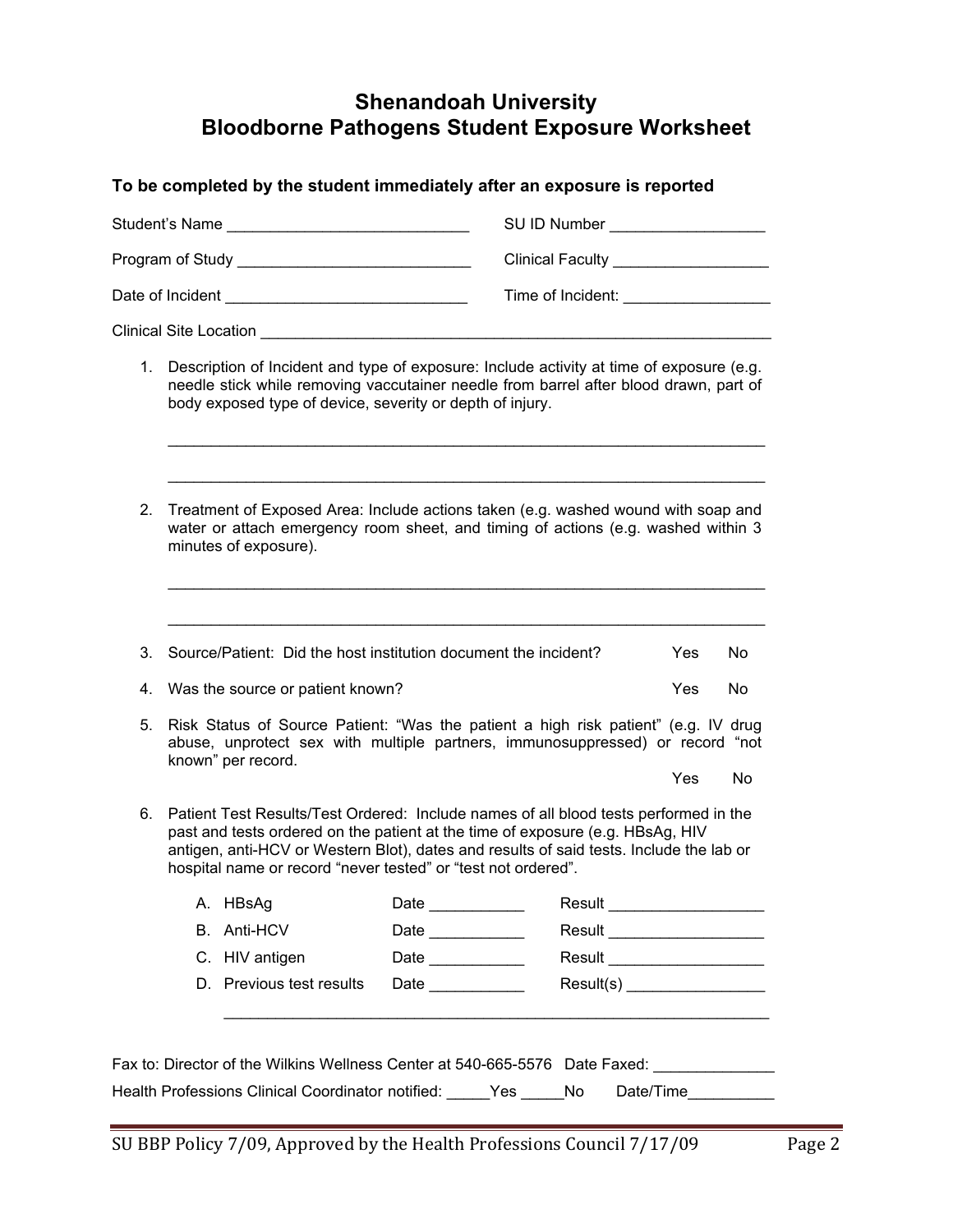## **Shenandoah University Bloodborne Pathogens Student Exposure**

I, \_\_\_\_\_\_\_\_\_\_\_\_\_\_\_\_\_\_\_\_\_\_\_\_\_\_\_\_\_, consent to having my blood drawn by the Wilkins Wellness Center or clinical hospital for serology testing due to a reported exposure of a bloodborne pathogen exposure. Serology testing will be performed for HBsAg, Anti-HCV, and HIV antigen only.

I,  $\frac{1}{2}$  and  $\frac{1}{2}$  are  $\frac{1}{2}$  and  $\frac{1}{2}$  was offered prophylaxis for a bloodborne pathogen exposure by the hospital's infection disease department or Shenandoah University's Wilkins Wellness Center.

I, \_\_\_\_\_\_\_\_\_\_\_\_\_\_\_\_\_\_\_\_\_\_\_\_\_\_\_\_\_\_, was offered prophylaxis for a bloodborne pathogen exposure by the hospital's infection disease department or Shenandoah University's Wilkins Wellness Center. I have declined the prophylaxis treatment and understand the consequences of declining treatment.

| Signature:        | Date |
|-------------------|------|
| <b>Print Name</b> |      |

# **Post Exposure Labs Test Tracking**

| Blood drawn                              | Date and the state of the state of the state of the state of the state of the state of the state of the state o | Time |
|------------------------------------------|-----------------------------------------------------------------------------------------------------------------|------|
| Counseling provided                      | Date and the state of the state of the state of the state of the state of the state of the state of the state o | Time |
| Results reported to patient              | Date ___________                                                                                                | Time |
| Referred to ID physician (If applicable) | Date                                                                                                            | Time |